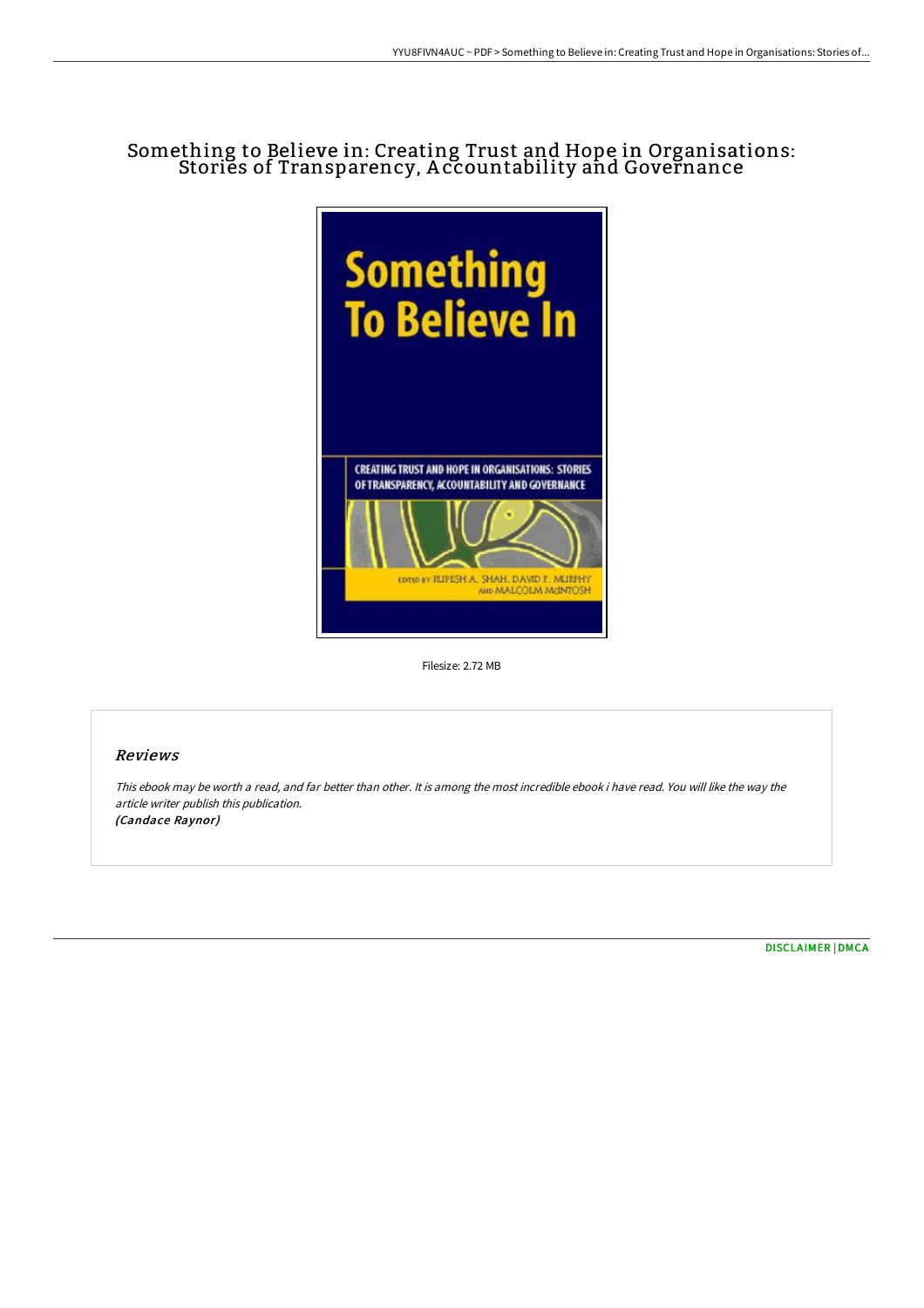## SOMETHING TO BELIEVE IN: CREATING TRUST AND HOPE IN ORGANISATIONS: STORIES OF TRANSPARENCY, ACCOUNTABILITY AND GOVERNANCE



To read Something to Believe in: Creating Trust and Hope in Organisations: Stories of Transparency, Accountability and Governance eBook, remember to access the hyperlink under and download the document or have access to additional information which might be related to SOMETHING TO BELIEVE IN: CREATING TRUST AND HOPE IN ORGANISATIONS: STORIES OF TRANSPARENCY, ACCOUNTABILITY AND GOVERNANCE ebook.

Greenleaf Publishing. Paperback. Book Condition: new. BRAND NEW, Something to Believe in: Creating Trust and Hope in Organisations: Stories of Transparency, Accountability and Governance, Malcolm McIntosh, David Murphy, Rupesh Shah, Sharon Capeling-Alakija, In a world where trust in politicians, corporations and the processes that determine our lives continues to dwindle, this innovative book brings together research, case studies and stories that begin to answer a central question for society: How we can create organisations, institutions, groups and societies that can nurture trusting relationships with one another and among individuals? Something to Believe In provides a fresh take on the corporate responsibility debate, based as it is on the work of key global thinkers on corporate social responsibility, along with a raft of work developed from collaborations between the New Academy of Business and the United Nations Volunteers, UK Department for International Development and TERI-Europe in countries such as Brazil, Nicaragua, Ghana, India, Sri Lanka, Bangladesh, Lebanon, Nigeria, the Philippines and South Africa. The focus is on business, and particularly how deeper, more systemic changes to current ways of understanding and undertaking business can and have been enacted in both developed countries and in nations where the Western concept of CSR means nothing. The market-based model of economic thinking-the increasingly distrusted globalisation project-which threatens to sweep all before it is challenged by many of the contributions to this book. The book tells stories such as the mobilisation of civil society in Ghana to bring business to account; the reorientation of a business school to focus on values; the life-cycle of ethical chocolate; the accountability of the diamond business in a war zone; the need to reinvent codes of conduct for women workers in the plantations and factories of Nicaragua; a Philippine initiative to economically empower former Moslem liberation fighters: and the...

Read Something to Believe in: Creating Trust and Hope in [Organisations:](http://techno-pub.tech/something-to-believe-in-creating-trust-and-hope-.html) Stories of Transparency, Accountability and Governance Online

Download PDF Something to Believe in: Creating Trust and Hope in [Organisations:](http://techno-pub.tech/something-to-believe-in-creating-trust-and-hope-.html) Stories of Transparency, Accountability and Governance